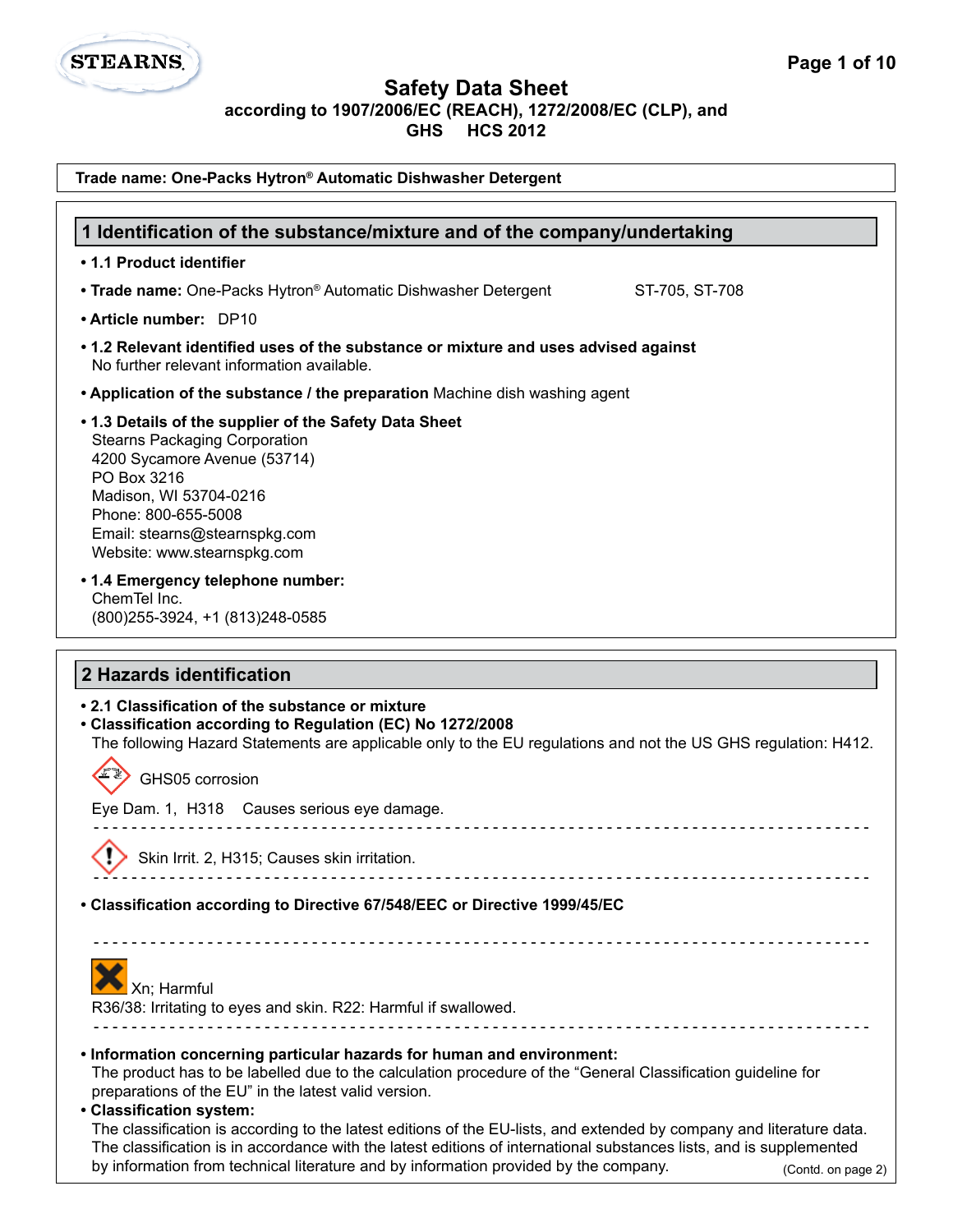| Trade name: One-Packs Hytron® Automatic Dishwasher Detergent |                                                                                                                                                                               |
|--------------------------------------------------------------|-------------------------------------------------------------------------------------------------------------------------------------------------------------------------------|
|                                                              | (Contd. from page 1)                                                                                                                                                          |
| • 2.2 Label elements                                         |                                                                                                                                                                               |
|                                                              | • Labeling according to Regulation (EC) No 1272/2008                                                                                                                          |
|                                                              | The product is classified and labeled according to the CLP regulation.                                                                                                        |
| • Hazard pictograms                                          |                                                                                                                                                                               |
| GHS05                                                        |                                                                                                                                                                               |
| · Signal word Danger                                         |                                                                                                                                                                               |
|                                                              | • Hazard-determining components of labelling:                                                                                                                                 |
| disodium metasilicate                                        |                                                                                                                                                                               |
| • Hazard statements                                          |                                                                                                                                                                               |
| H318 Causes serious eye damage.                              |                                                                                                                                                                               |
| H315 Causes skin irritation.                                 |                                                                                                                                                                               |
| • Precautionary statements                                   |                                                                                                                                                                               |
| P <sub>280</sub>                                             | Wear protective gloves / eye protection.                                                                                                                                      |
| P <sub>264</sub>                                             | Wash hands thoroughly after handling.                                                                                                                                         |
| P332+P313                                                    | P303+P361+P353+ IF ON SKIN: Wash with plenty of water. Take off contaminated clothing and wash it before<br>reuse. If skin irritation occurs: Get medical advice / attention. |
|                                                              |                                                                                                                                                                               |
| P305+P351+P338                                               | IF IN EYES: Rinse cautiously with water for several minutes. Remove contact lenses, if                                                                                        |
| P310                                                         | present and easy to do. Continue rinsing.                                                                                                                                     |
|                                                              | Immediately call a poison center / doctor.                                                                                                                                    |
|                                                              |                                                                                                                                                                               |

# **3 Composition/information on ingredients**

### **• 3.2 Mixtures**

**• Description:** Mixture of substances listed below with nonhazardous additions.

| CAS: 497-19-8                                   | Sodium Carbonate                         | $30%$   |
|-------------------------------------------------|------------------------------------------|---------|
| EINECS: 207-838-8                               | X Xi R36                                 |         |
| Index number: 011-005-00-2                      | Eye Irrit. 2A, H319                      |         |
| CAS: 6834-92-0                                  | disodium metasilicate                    | $< 5\%$ |
| EINECS: 229-912-9<br>Index number: 014-010-00-8 | $E$ <sup>2</sup> C R34; $X$ Xi R37       |         |
|                                                 | $\leftrightarrow$ Skin Corr. 1B, H314    |         |
|                                                 | $\vee$ STOT SE 3, H335                   |         |
| CAS: 68479-09-4                                 | P(AA/NaHSO3)Na salt                      | <2%     |
|                                                 | X Xi R36/38                              |         |
|                                                 | Skin Irrit. 2, H315; Eye Irrit. 2A, H319 |         |
| CAS: 9036-19-5                                  | Polyethylene glycol octylphenyl ether    | $1\%$   |
|                                                 | $X$ Xi R41<br>-----------                |         |
|                                                 | $\leftrightarrow$ Eye Dam. 1, H318       |         |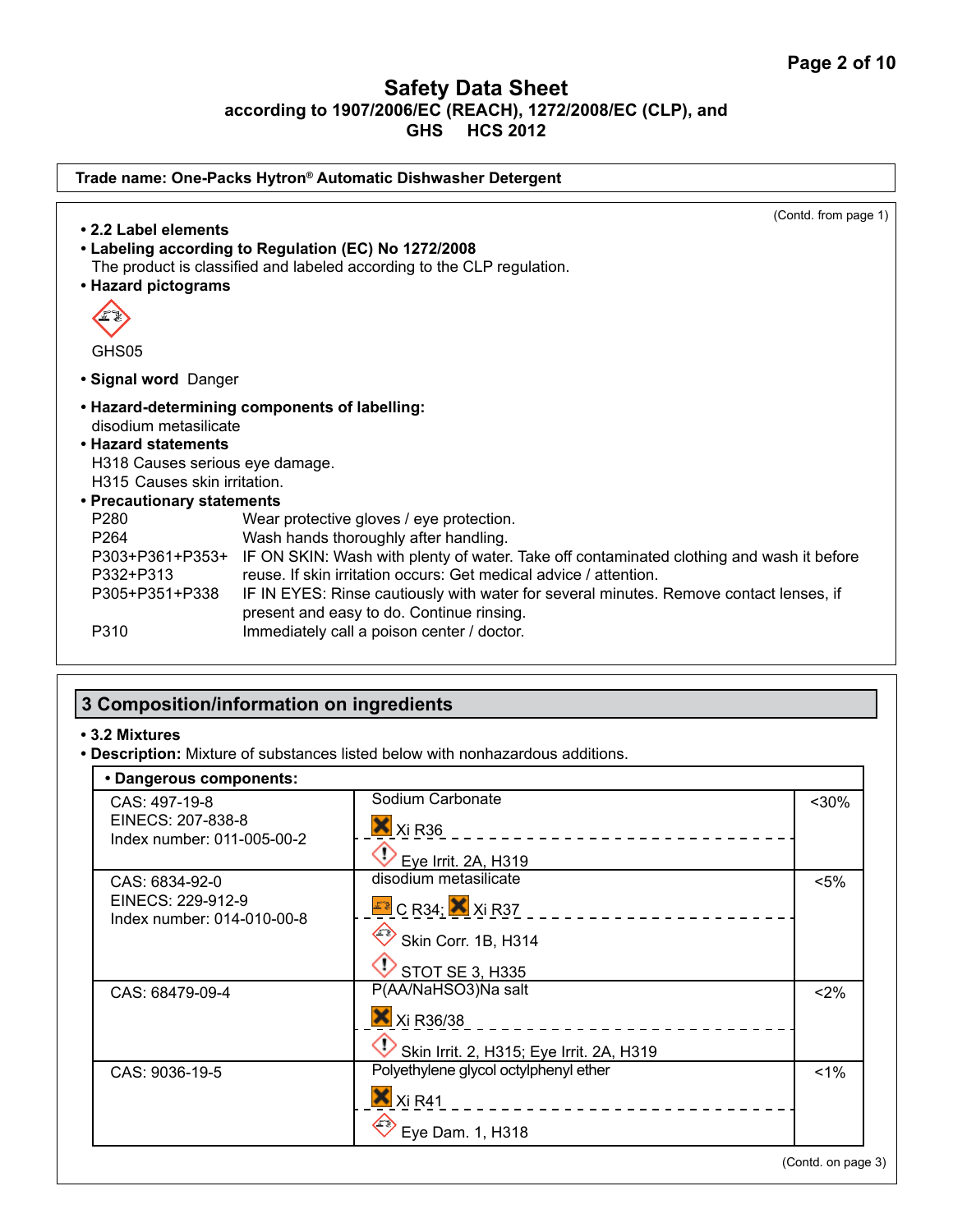|  | Trade name: One-Packs Hytron® Automatic Dishwasher Detergent |
|--|--------------------------------------------------------------|
|--|--------------------------------------------------------------|

|                   |                                                                | (Contd. from page 2) |  |
|-------------------|----------------------------------------------------------------|----------------------|--|
| CAS: 51580-86-0   | Sodium dichloroisocyanurate dihydrate                          | <1%                  |  |
| EINECS: 220-767-7 | ■ Xi R22, R31, R36/37                                          |                      |  |
|                   | Eye Irrit. 2A, H319, Acute Tox. 4, Oral, H302; STOT SE 3, H335 |                      |  |

**• Additional information:** For the wording of the listed risk phrases refer to section 16.

### **4 First-aid measures**

### **• 4.1 Description of first aid measures**

**• General information:** 

Immediately remove any clothing soiled by the product.

Symptoms of poisoning may even occur after several hours; therefore medical observation for at least 48 hours after the accident.

- **After inhalation:** Supply fresh air; consult doctor in case of complaints.
- **After skin contact:**

Brush off loose particles from skin.

Immediately rinse with water.

If skin irritation continues, consult a doctor.

Seek immediate medical help for blistering or open wounds.

### **• After eye contact:**

Remove contact lenses if worn.

Rinse opened eye for several minutes under running water. Then consult a doctor.

#### **• After swallowing:**

Rinse out mouth and then drink plenty of water. Do not induce vomiting; call for medical help immediately.

**• 4.2 Most important symptoms and effects, both acute and delayed** 

Danger of severe eye injury.

Gastric or intestinal disorders.

Strong caustic effect on skin and mucous membranes.

#### **• Hazards**

Danger of gastric perforation.

Danger of severe eye injury.

**• 4.3 Indication of any immediate medical attention and special treatment needed** Treat skin and mucous membrane with antihistamine and corticoid preparations. If necessary oxygen respiration treatment.

# **5 Fire-fighting measures**

- **5.1 Extinguishing media • Suitable extinguishing agents:**  CO2, powder or water spray. Fight larger fires with water spray or alcohol resistant foam. **• For safety reasons unsuitable extinguishing agents:** None.
- 
- **5.2 Special hazards arising from the substance or mixture**
- In case of fire, the following can be released: Sulphur dioxide (SO2)

Carbon monoxide (CO)

Under certain fire conditions, traces of other toxic gases cannot be excluded.

(Contd. on page 4)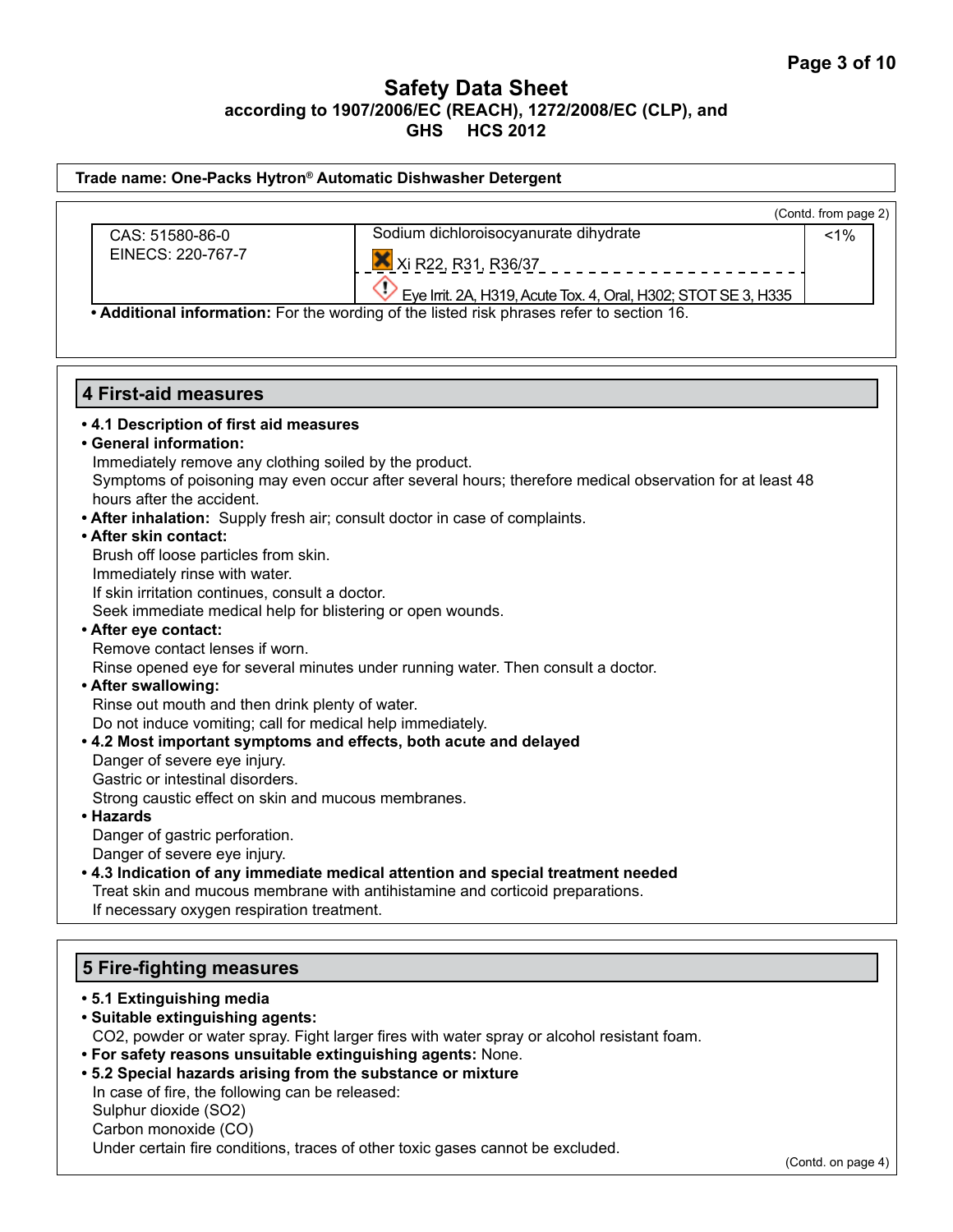(Contd. from page 3)

# **Safety Data Sheet according to 1907/2006/EC (REACH), 1272/2008/EC (CLP), and GHS HCS 2012**

**7 Handling and storage • 7.1 Precautions for safe handling** Keep receptacles tightly sealed. Use only in well ventilated areas. Thorough dedusting. **6 Accidental release measures • 6.1 Personal precautions, protective equipment and emergency procedures** Use respiratory protective device against the effects of fumes/dust/aerosol. Avoid formation of dust. Product forms slippery surface when combined with water. Wear protective equipment. Keep unprotected persons away. Ensure adequate ventilation **• 6.2 Environmental precautions:** No special measures required. **• 6.3 Methods and material for containment and cleaning up:** Pick up mechanically. Send for recovery or disposal in suitable receptacles. Clean the affected area carefully; suitable cleaners are: Weak acid solution Warm water Dispose contaminated material as waste according to item 13. **• 6.4 Reference to other sections** See Section 7 for information on safe handling. See Section 8 for information on personal protection equipment. See Section 13 for disposal information. **• 5.3 Advice for firefighters • Protective equipment:** Wear self-contained respiratory protective device. Wear fully protective suit. **• Additional information** No further relevant information available. **Trade name: One-Packs Hytron® Automatic Dishwasher Detergent** 

**• Information about fire - and explosion protection:**  The product is not flammable. Dust can combine with air to form an explosive mixture.

- **7.2 Conditions for safe storage, including any incompatibilities**
- **Storage:**
- **Requirements to be met by storerooms and receptacles:** Avoid storage near extreme heat, ignition sources or open flame. Unsuitable material for receptacle: aluminium. Protect from humidity and water.
- **Information about storage in one common storage facility:** Do not store together with acids. Store away from oxidizing agents. Protect from humidity and water. Store away from foodstuffs.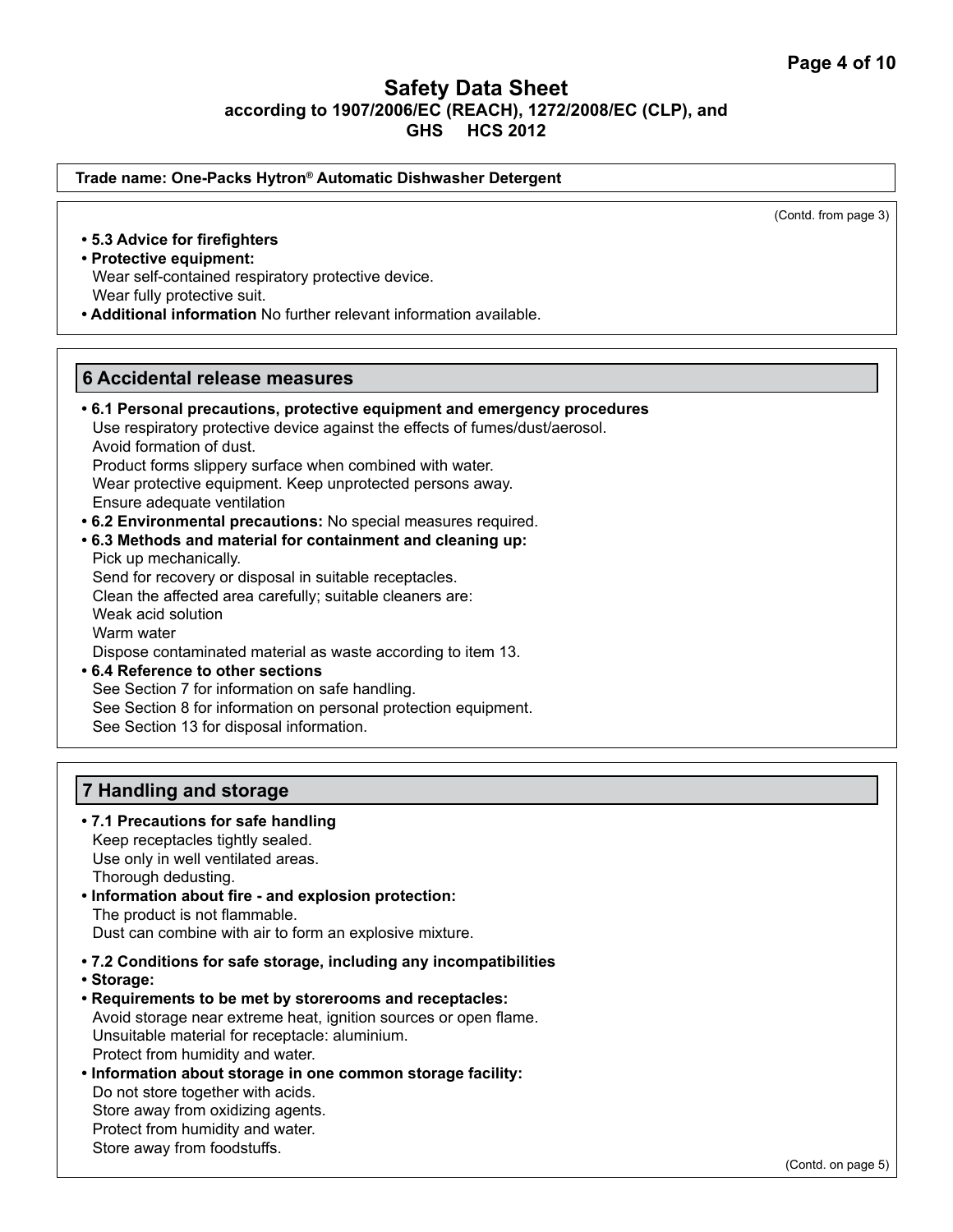| Trade name: One-Packs Hytron® Automatic Dishwasher Detergent                                                                                                                                                                                                                                                                                                                                                                                                                                                                                                                                                                                                                                                                                                                                                                                                                                                                                                                                                                                                                                                                                                            |                      |
|-------------------------------------------------------------------------------------------------------------------------------------------------------------------------------------------------------------------------------------------------------------------------------------------------------------------------------------------------------------------------------------------------------------------------------------------------------------------------------------------------------------------------------------------------------------------------------------------------------------------------------------------------------------------------------------------------------------------------------------------------------------------------------------------------------------------------------------------------------------------------------------------------------------------------------------------------------------------------------------------------------------------------------------------------------------------------------------------------------------------------------------------------------------------------|----------------------|
| • Further information about storage conditions:<br>Store in cool, dry conditions in well sealed receptacles.<br>This product is hygroscopic.<br>Protect from freezing.<br>. 7.3 Specific end use(s) No further relevant information available.                                                                                                                                                                                                                                                                                                                                                                                                                                                                                                                                                                                                                                                                                                                                                                                                                                                                                                                          | (Contd. from page 4) |
| 8 Exposure controls/personal protection                                                                                                                                                                                                                                                                                                                                                                                                                                                                                                                                                                                                                                                                                                                                                                                                                                                                                                                                                                                                                                                                                                                                 |                      |
| . Additional information about design of technical facilities: No further data; see item 7.                                                                                                                                                                                                                                                                                                                                                                                                                                                                                                                                                                                                                                                                                                                                                                                                                                                                                                                                                                                                                                                                             |                      |
| • 8.1 Control parameters<br>. Ingredients with limit values that require monitoring at the workplace:<br>The product does not contain any relevant quantities of materials with critical values that have to be<br>monitored at the workplace.<br>• DNELs No further relevant information available.<br>• PNECs No further relevant information available.<br>• Additional information: The lists valid during the making were used as basis.<br>• 8.2 Exposure controls<br>• Personal protective equipment:<br>• General protective and hygienic measures:<br>The usual precautionary measures are to be adhered to when handling chemicals.<br>Keep away from foodstuffs, beverages and feed.<br>Immediately remove all soiled and contaminated clothing.<br>Wash hands before breaks and at the end of work.<br>Avoid contact with the eyes and skin.<br>• Respiratory protection:<br>Use suitable respiratory protective device when high concentrations are present.<br>For spills, respiratory protection may be advisable.<br>• Protection of hands:<br>Use gloves constructed of chemical resistant material such as heavy nitrile rubber.<br>Protective gloves |                      |

The glove material has to be impermeable and resistant to the product/ the substance/ the preparation. Selection of the glove material on consideration of the penetration times, rates of diffusion and the degradation.

**• Material of gloves**

The selection of the suitable gloves does not only depend on the material, but also on further marks of quality and varies from manufacturer to manufacturer. As the product is a preparation of several substances, the resistance of the glove material can not be calculated in advance and has therefore to be checked prior to the application.

**• Penetration time of glove material**

The exact break through time has to be found out by the manufacturer of the protective gloves and has to be observed.

**• Eye protection:** 

Contact lenses should not be worn without eye protection.



Safety Glasses

**• Limitation and supervision of exposure into the environment** No further relevant information available.

**• Risk management measures** See Section 7 for additional information. No further relevant information available.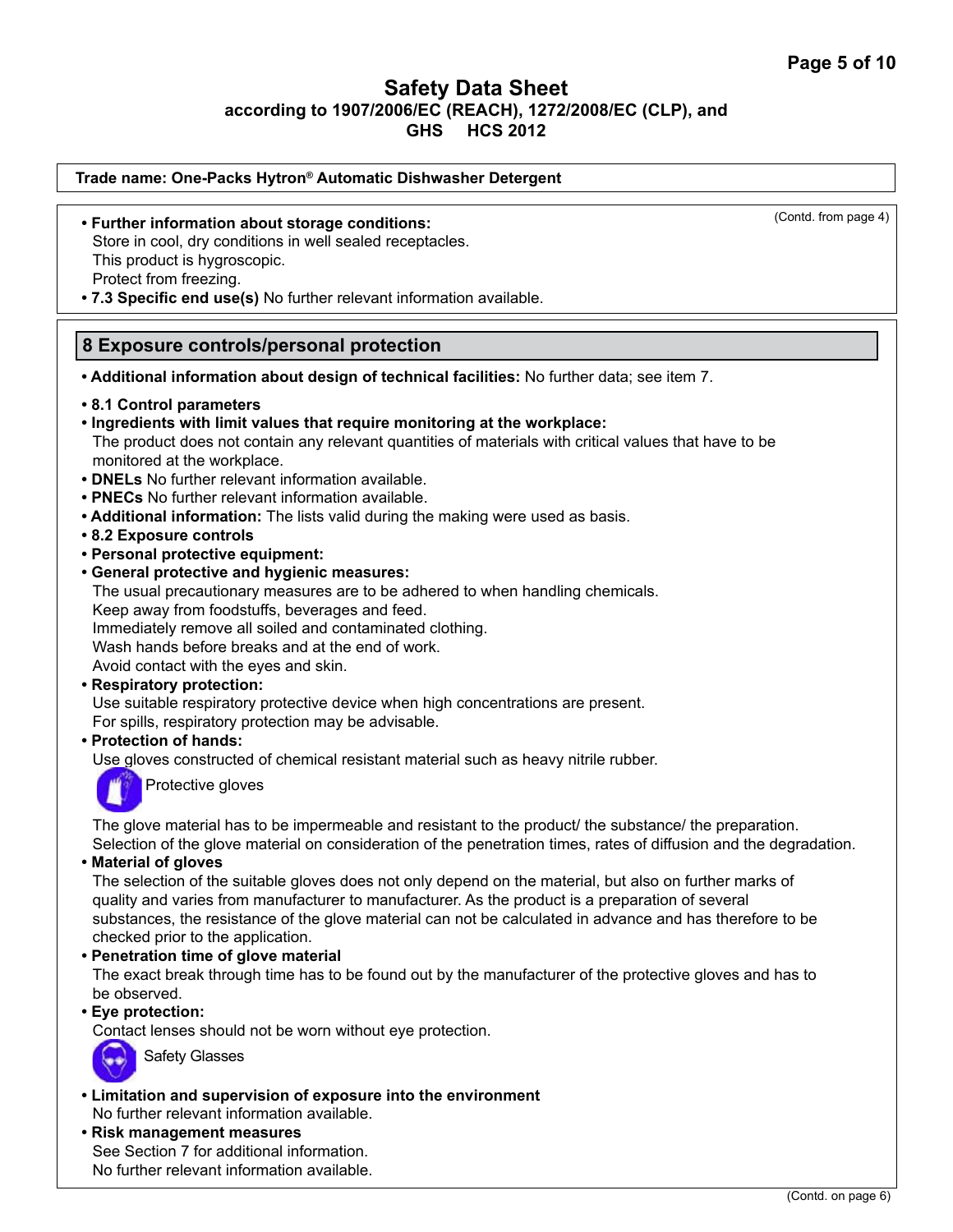#### **Trade name: One-Packs Hytron® Automatic Dishwasher Detergent**

(Contd. from page 5)

| 9 Physical and chemical properties                          |                                               |  |
|-------------------------------------------------------------|-----------------------------------------------|--|
| • 9.1 Information on basic physical and chemical properties |                                               |  |
| • General Information                                       |                                               |  |
| • Appearance:                                               |                                               |  |
| Form:                                                       | Granulate                                     |  |
| Color:                                                      | White                                         |  |
| • Odor:                                                     | Odorless                                      |  |
| • Odor threshold:                                           | Not determined.                               |  |
| • pH-value:                                                 | Not applicable.                               |  |
| • Change in condition                                       |                                               |  |
| <b>Melting point/Melting range:</b>                         | Undetermined.                                 |  |
| <b>Boiling point/Boiling range:</b>                         | Undetermined.                                 |  |
| • Flash point:                                              | Not applicable.                               |  |
| • Flammability (solid, gaseous):                            | Not determined.                               |  |
| · Ignition temperature:                                     | Not determined.                               |  |
| • Decomposition temperature:                                | Not determined.                               |  |
| · Self-igniting:                                            | Product is not self-igniting.                 |  |
| • Danger of explosion:                                      | Product does not present an explosion hazard. |  |
| <b>• Explosion limits:</b>                                  |                                               |  |
| Lower:                                                      | Not determined.                               |  |
| Upper:                                                      | Not determined.                               |  |
| • Vapor pressure:                                           | Not applicable.                               |  |
| • Density:                                                  | 1.05 $g/cm^{3}$                               |  |
| • Relative density                                          | Not determined.                               |  |
| • Vapor density                                             | Not applicable.                               |  |
| • Evaporation rate                                          | Not applicable.                               |  |
| • Solubility in / Miscibility with                          |                                               |  |
| water:                                                      | Soluble.                                      |  |
| • Partition coefficient                                     |                                               |  |
| (n-octanol/water):                                          | Not determined.                               |  |
| • Viscosity:                                                |                                               |  |
| Dynamic:                                                    | Not applicable.                               |  |
| Kinematic:                                                  | Not applicable.                               |  |
| • 9.2 Other information                                     | No further relevant information available.    |  |

# **10 Stability and reactivity**

- **10.1 Reactivity** Not determined.
- **10.2 Chemical stability**
- **Thermal decomposition / conditions to be avoided:** Can decompose slowly with localized heating above 150 °C. To avoid thermal decomposition do not overheat. Keep away from heat and direct sunlight.

(Contd. on page 7)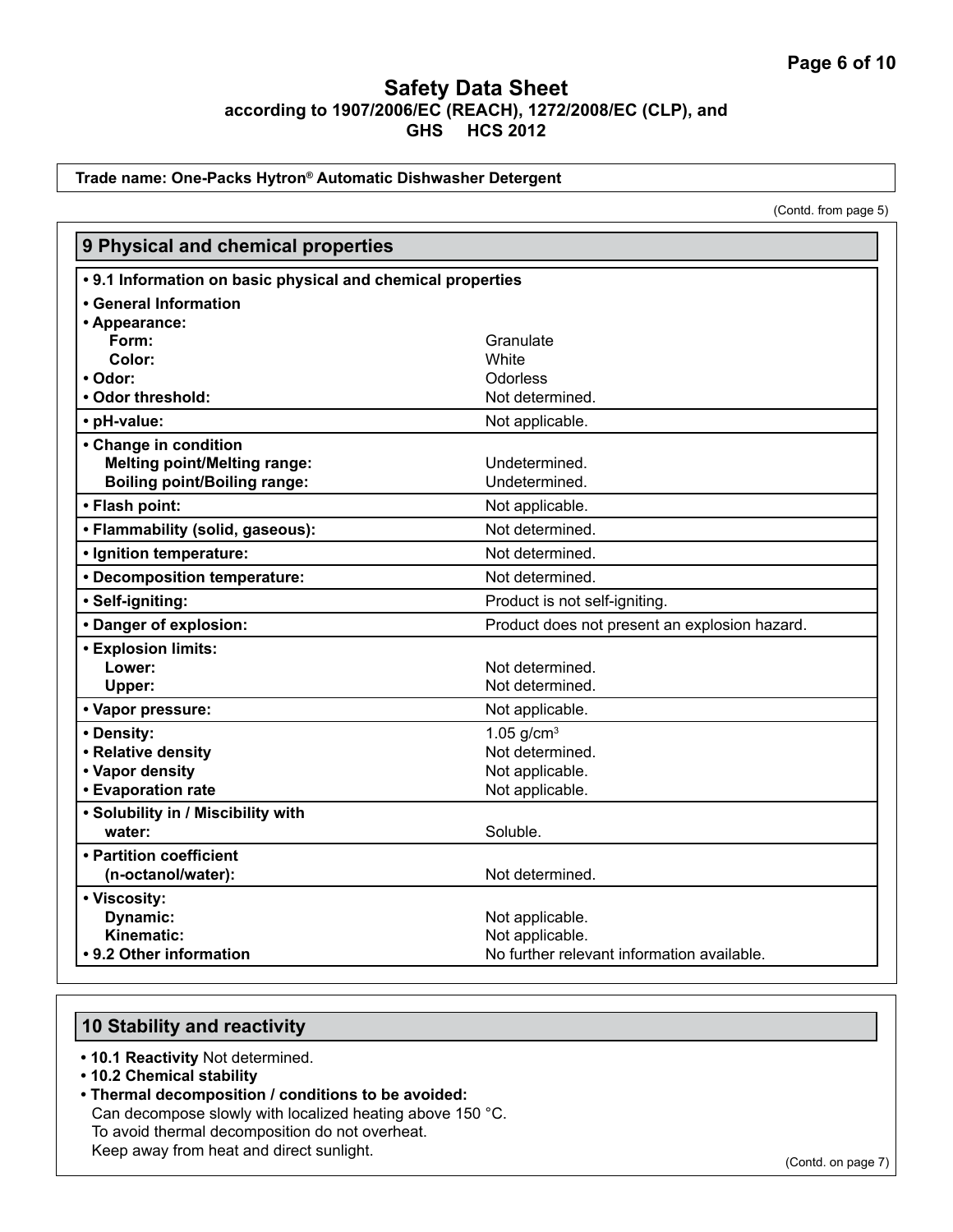### **Trade name: One-Packs Hytron® Automatic Dishwasher Detergent**

**• 10.3 Possibility of hazardous reactions**

(Contd. from page 6)

Exothermic reaction with acids.

As the product is supplied it is not capable of dust explosion; however enrichment with fine dust causes risk of dust explosion.

Reacts with certain metals.

- **10.4 Conditions to avoid** Moisture.
- **10.5 Incompatible materials:** No further relevant information available.
- **10.6 Hazardous decomposition products:** Possible in traces.

### **11 Toxicological information**

### **•11.1 Information on toxicological effects**

**• Acute toxicity:** Calculated oral toxicity LD50: 6,730 mg/kg (Rat)

|  | • LD/LC50 values relevant for classification: |
|--|-----------------------------------------------|
|  |                                               |

 **6834-92-0 disodium metasilicate**

Oral | LD50 | 1280 mg/kg (rat)

#### **Sodium dichloroisocyanurate dihydrate**

Oral | LD50 | 1671 mg/kg (rat)

#### **• Primary irritant effect:**

- **on the skin:** Strong caustic effect on skin and mucous membranes.
- **on the eye:** Strong caustic effect.
- **Sensitization:** No sensitizing effects known.
- **Additional toxicological information:**

The product shows the following dangers according to the calculation method of the General EU

Classification Guidelines for Preparations as issued in the latest version:

Corrosive

Swallowing will lead to a strong caustic effect on mouth and throat and to the danger of perforation of esophagus and stomach.

# **12 Ecological information**

- **12.1 Toxicity**
- **Aquatic toxicity:** The product contains materials that are harmful to the environment.
- **12.2 Persistence and degradability** No further relevant information available.
- **12.3 Bioaccumulative potential** No further relevant information available.
- **12.4 Mobility in soil** No further relevant information available.
- **Additional ecological information:**
- **General notes:**

Must not reach sewage water or drainage ditch undiluted or unneutralized.

Due to available data on eliminability/decomposition and bioaccumulation potential a prolonged damage of the environment is unlikely.

Water Hazard Class (Self-classification) in the the dilution of application.

- **12.5 Results of PBT and vPvB assessment**
- **PBT:** Not applicable.
- **vPvB:** Not applicable.
- **12.6 Other adverse effects** No further relevant information available.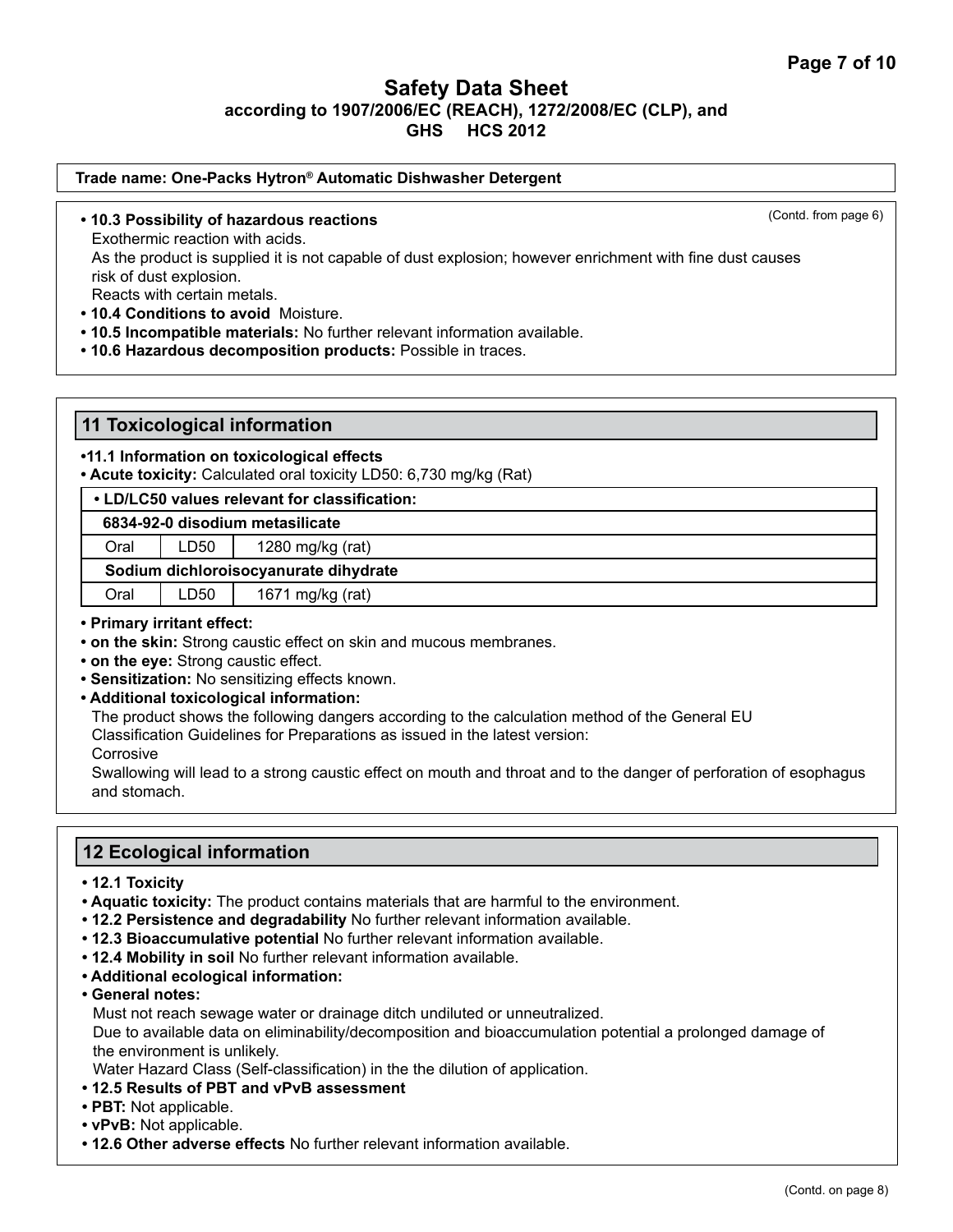#### **Trade name: One-Packs Hytron® Automatic Dishwasher Detergent**

(Contd. from page 7)

### **13 Disposal considerations**

### **• 13.1 Waste treatment methods**

**• Recommendation**

Small amounts may be diluted with plenty of water and washed away. Dispose of bigger amounts in accordance with Local Authority requirements.

Can be burned with household garbage after consulting with the waste disposal facility operator and the pertinent authorities and adhering to the necessary technical regulations.

- **Uncleaned packaging:**
- **Recommendation:** Disposal must be made according to official regulations.
- **Recommended cleansing agents:** Water, if necessary together with cleansing agents.

| <b>14 Transport information</b>                                                          |                                  |
|------------------------------------------------------------------------------------------|----------------------------------|
| • 14.1 UN-Number<br>• DOT, ADR, ADN, IMDG, IATA                                          | N/A                              |
| • 14.2 UN proper shipping name<br>• DOT, ADR, ADN, IMDG, IATA                            | Cleaning Compounds, NOI, powder. |
| • 14.3 Transport hazard class(es)                                                        |                                  |
| $\cdot$ DOT                                                                              |                                  |
| $\cdot$ Class                                                                            | N/A                              |
| • 14.4 Packing group<br>• DOT, ADR, IMDG, IATA                                           | N/A                              |
| • 14.5 Environmental hazards:                                                            |                                  |
| • Marine pollutant:                                                                      | No.                              |
| • 14.6 Special precautions for user                                                      | Not applicable.                  |
| . 14.7 Transport in bulk according to Annex II of<br><b>MARPOL73/78 and the IBC Code</b> | Not applicable.                  |
| • UN "Model Regulation":                                                                 | Cleaning Compounds, NOI, powder. |

### **15 Regulatory information**

**• 15.1 Safety, health and environmental regulations/legislation specific for the substance or mixture**

**• United States (USA)**

**• SARA**

**• Section 313 (Specific toxic chemical listings):**

7758-29-4 pentasodium triphosphate

### **• TSCA (Toxic Substances Control Act):**

All ingredients are listed.

(Contd. on page 9)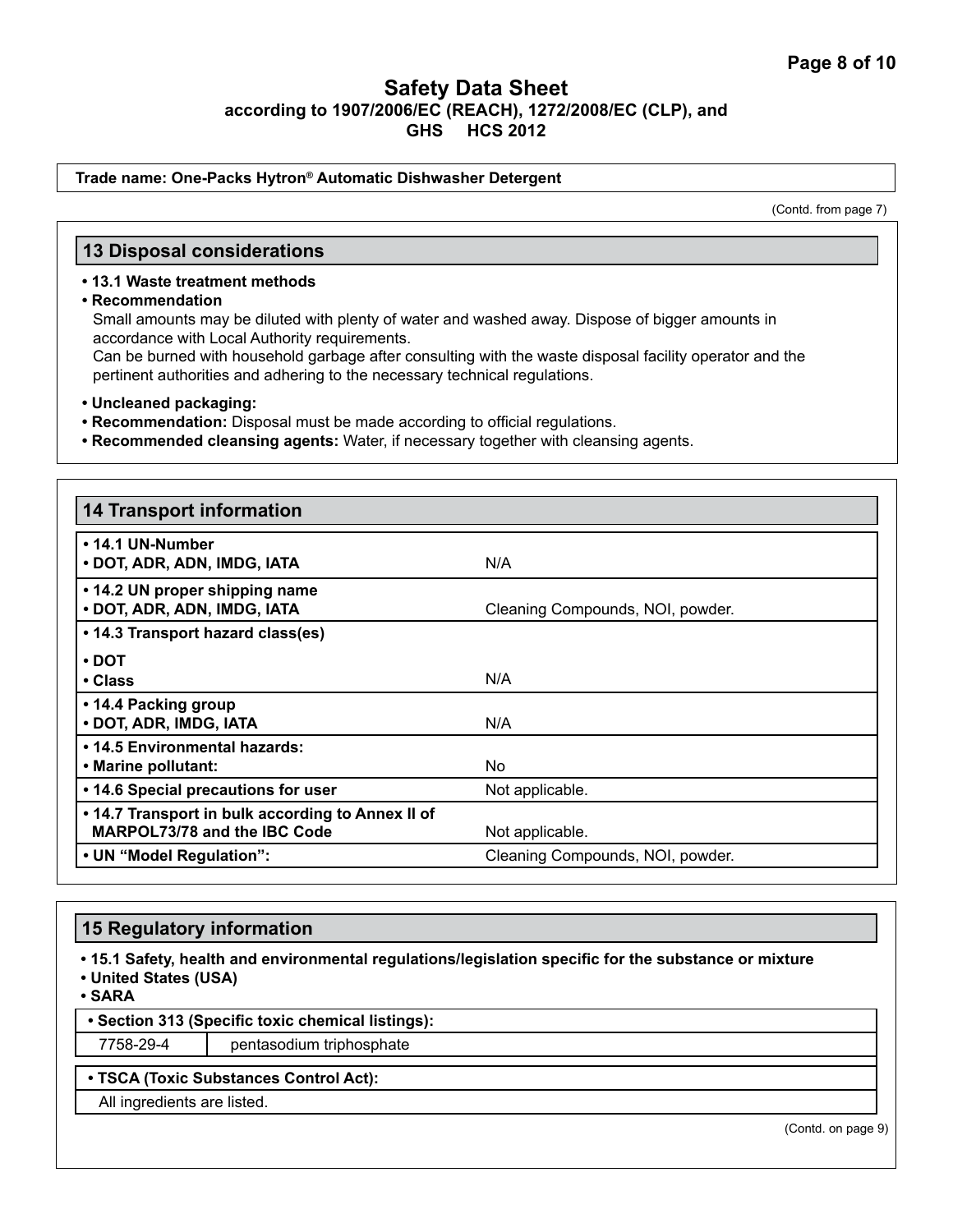|                                | Trade name: One-Packs Hytron® Automatic Dishwasher Detergent                                        |                      |
|--------------------------------|-----------------------------------------------------------------------------------------------------|----------------------|
|                                |                                                                                                     | (Contd. from page 8) |
| • Proposition 65 (California): |                                                                                                     |                      |
|                                | • Chemicals known to cause cancer:                                                                  |                      |
|                                | None of the ingredients is listed.                                                                  |                      |
|                                |                                                                                                     |                      |
|                                | • Chemicals known to cause reproductive toxicity for females:<br>None of the ingredients is listed. |                      |
|                                |                                                                                                     |                      |
|                                | • Chemicals known to cause reproductive toxicity for males:                                         |                      |
|                                | None of the ingredients is listed.                                                                  |                      |
|                                | • Chemicals known to cause developmental toxicity:                                                  |                      |
|                                | None of the ingredients is listed.                                                                  |                      |
| • Carcinogenic Categories      | • EPA (Environmental Protection Agency)                                                             |                      |
|                                | None of the ingredients is listed.                                                                  |                      |
|                                |                                                                                                     |                      |
|                                | • IARC (International Agency for Research on Cancer)                                                |                      |
|                                | None of the ingredients is listed.                                                                  |                      |
|                                | • TLV (Threshold Limit Value established by ACGIH)                                                  |                      |
|                                | None of the ingredients is listed.                                                                  |                      |
|                                | . NIOSH-Ca (National Institute for Occupational Safety and Health)                                  |                      |
|                                | None of the ingredients is listed.                                                                  |                      |
|                                | • OSHA-Ca (Occupational Safety & Health Administration)                                             |                      |
|                                | None of the ingredients is listed.                                                                  |                      |
| • Canada                       |                                                                                                     |                      |
|                                | • Canadian Domestic Substances List (DSL)                                                           |                      |
| All ingredients are listed.    |                                                                                                     |                      |
|                                | • Canadian Ingredient Disclosure list (limit 0.1%)                                                  |                      |
|                                | None of the ingredients is listed.                                                                  |                      |
|                                | • Canadian Ingredient Disclosure list (limit 1%)                                                    |                      |
| 497-19-8                       | Sodium Carbonate                                                                                    |                      |
| 6834-92-0                      | disodium metasilicate                                                                               |                      |
|                                |                                                                                                     |                      |

**• 15.2 Chemical safety assessment:** A Chemical Safety Assessment has not been carried out.

# **16 Other information**

This information is based on our present knowledge. However, this shall not constitute a guarantee for any specific product features and shall not establish a legally valid contractual relationship.

### **• Relevant phrases**

 $\overline{\phantom{a}}$ 

H314 Causes severe skin burns and eye damage.<br>H315 Causes skin irritation.

Causes skin irritation.